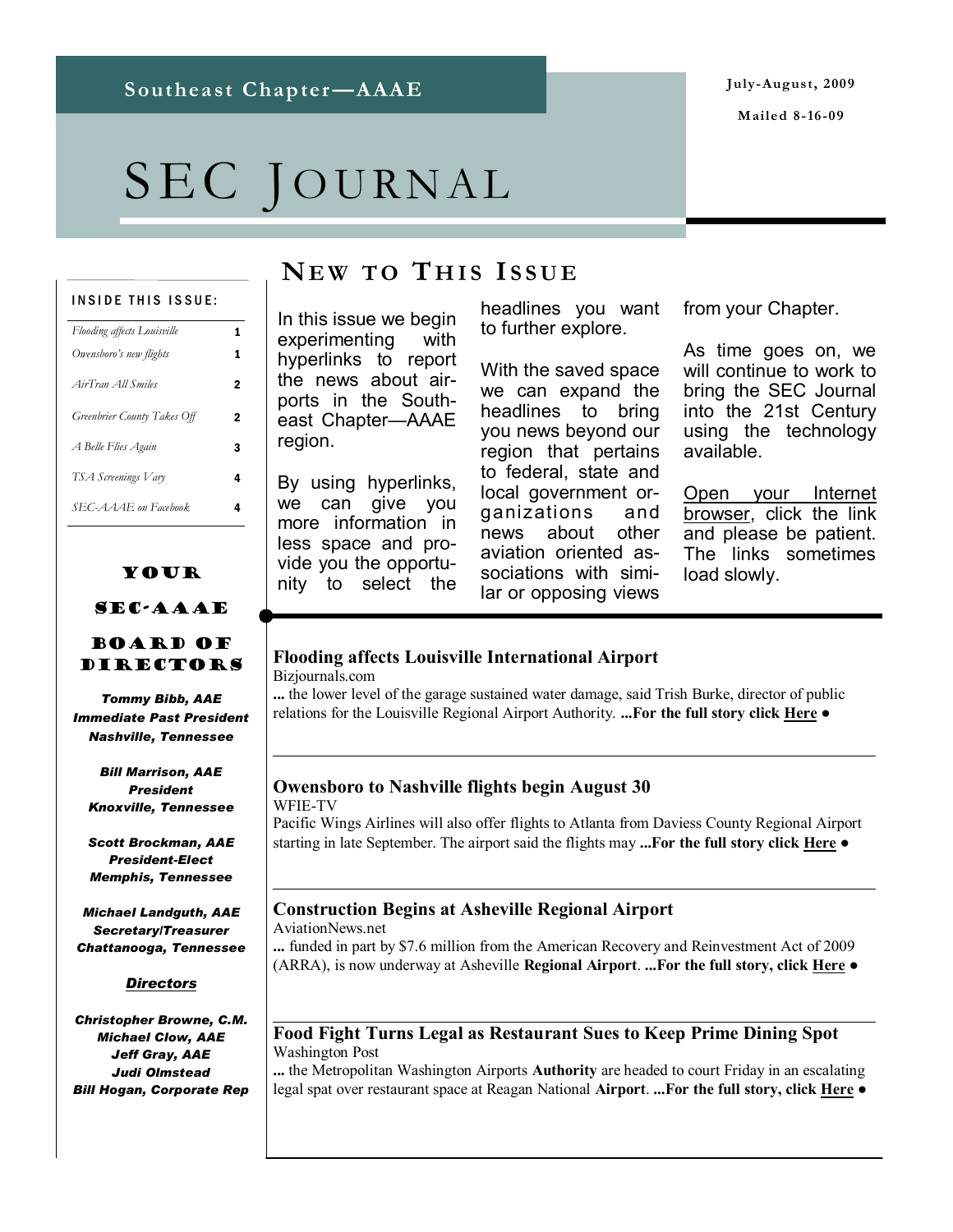#### **[AP Source: Obama to Pick Former FBI Agent to Run the TSA...](http://www.latimes.com/news/nationworld/politics/wire/sns-ap-us-tsa-director,1,1734270.story)**

Los Angeles Times According to a Capitol Hill aide, the **administration** intends to nominate Erroll Southers to be the fifth man to run the **Transportation Security ...For the full story, click [Here](http://www.latimes.com/news/nationworld/politics/wire/sns-ap-us-tsa-director,1,1734270.story) ●**

#### **[Ft. Dobbs History Lands at Airport](http://www2.statesville.com/content/2009/aug/07/ft-dobbs-history-lands-airport/news-local/)**

Statesville Record & Landmark By Bethany Fuller | Statesville R&L Incoming crews at the Statesville **Regional Airport** are about to learn a thing or two about Fort Dobbs. **...For the full story, click [Here](http://www2.statesville.com/content/2009/aug/07/ft-dobbs-history-lands-airport/news-local/) ●**

#### **[AirTran is All Smiles About Orlando](http://www.bizjournals.com/orlando/stories/2009/08/03/daily50.html)**

Bizjournals.com

Orlando **International Airport** passenger traffic dropped nearly 6 percent in June. AirTran plans to fly the aircraft on routes throughout the United States **...For the full story, click [Here](http://www.bizjournals.com/orlando/stories/2009/08/03/daily50.html) ●**

#### **[RDU Official: Terminal Construction Reaches Economic 'Milestone'](http://www.wral.com/news/local/story/5748910/)**

WRAL.com

Economic development depends on a good, strong **airport**," said Robb Teer, chairman of the RDU **Airport Authority**. The concourse is being built in the second **...For the full story, click, [Here](http://www.wral.com/news/local/story/5748910/) ●**

#### **[TSA Approves Fingerprint ID System for Airline Crews](http://www.smartbrief.com/news/aia/storyDetails.jsp?issueid=67DC8E31-3769-4BF1-A752-1542C50571FC©id=74F30822-3D46-4BFF-9A88-133D608225B6)**

SmartBrief

After a year of testing in three airports, the **TSA** is ready for a nationwide rollout of the crewpass secure ID program for airline crews. **...For the full story, click [Here](http://www.smartbrief.com/news/aia/storyDetails.jsp?issueid=67DC8E31-3769-4BF1-A752-1542C50571FC©id=74F30822-3D46-4BFF-9A88-133D608225B6) ●**

#### **[Experts Say FOI Abused in Airport Commission Fray](http://www.baxterbulletin.com/article/20090807/NEWS01/908070342/1002/Experts-say-FOI-abused-in-airport-commission-fray)**

Baxter Bulletin

I've never heard of FOI being used like that," said Tom Larimer, **executive director** of the Arkansas Press Association who serves on the Arkansas Governor's **...For the full story, click [Here](http://www.baxterbulletin.com/article/20090807/NEWS01/908070342/1002/Experts-say-FOI-abused-in-airport-commission-fray) ●**

#### **Hanson Project Receives Florida Department of Transportation's Airport Project of the Year Award**

**Released by Hanson...For the full story, click [Here](http://www.hanson-inc.com/news.aspx?page=news-release-text&articleid=hanson-project-receives-fdot-project-of-the-year) ●**

#### **[Bennie Thompson Tells Talk Radio TSA Unionization Will Not Allow ...](http://yallpolitics.com/index.php/yp/post/17139/)**

Yall Politics

The **Transportation Security** Administration may soon be forced to give its workers collective bargaining rights. Legislation giving workers the right to **...For the full story, click [Here](http://yallpolitics.com/index.php/yp/post/17139/) ●**

#### **[How Did Mayor Dodge Prosecution?](http://yallpolitics.com/index.php/yp/post/15197/)**

Yall Politics

But a report by the Homeland **Security** Office of the Inspector General reveals **TSA** investigators later referred the case to then-US Attorney Dunn Lampton for **...For the full story, click [Here](http://yallpolitics.com/index.php/yp/post/15197/) ●**

#### **[Greenbrier County Airport Business to Take Off](http://www.wvnstv.com/story.cfm?func=viewstory&storyid=64252)**

WVNS-TV

Lewisburg's Greenbrier Valley **Airport** typically supports executive traffic hosting up to 400-jet operations a day. **Airport manager**, Jerry O'Sullivan, **...For the full story, click [Here](http://www.wvnstv.com/story.cfm?func=viewstory&storyid=64252) ●**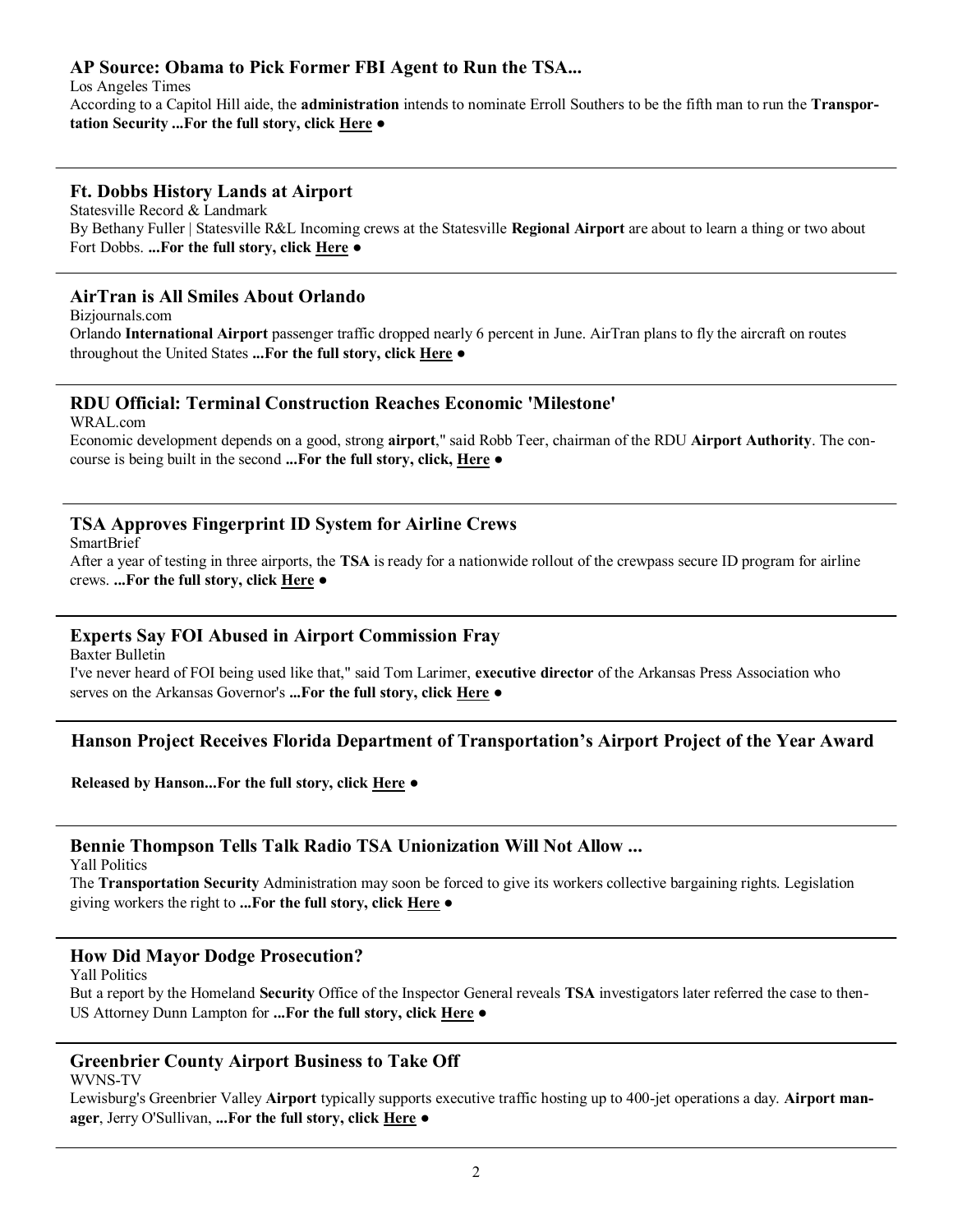#### **[A Belle of History Flies Again](http://www.suffolknewsherald.com/news/2009/aug/06/belle-history-flies-again/)**

Suffolk News-Herald

The Liberty Belle, a restored B-17 bomber now parked at the Chesapeake **Regional Airport**, is about as close to World War II as many people will ever get. **...For the full story, click [Here](http://www.suffolknewsherald.com/news/2009/aug/06/belle-history-flies-again/) ●**

#### **[Lake Charles Airport Terminal to Open August 21](http://www.dailymail.com/ap/ApTopStories/200908060182)**

Daily Mail - Charleston (AP) - Lake Charles **Regional Airport** will hold a grand opening ceremony for its new 45000-square-foot passenger terminal Aug. 21. **...For the full story, click [Here](http://www.dailymail.com/ap/ApTopStories/200908060182) ●**

#### **[Packing kids' snacks for a flight? Leave the cheese at home!](http://blog.oregonlive.com/themombeat/2009/08/homeawayhomecomgetting_through.html)**

OregonLive.com

This week, I checked with Dwayne Baird, a spokesman for the **Transportation Security Administration**, who said all cheese cottage or otherwise - is banned. **...For the full story, click [Here](http://blog.oregonlive.com/themombeat/2009/08/homeawayhomecomgetting_through.html) ●**

#### **[Oconee County Airport Expansion Now Up to FAA](http://www.independentmail.com/news/2009/aug/05/oconee-county-airport-expansion-now-faa/)**

Anderson Independent Mail OCONEE COUNTY — Work to make the years-long quest to extend the runway of the Oconee County **Regional Airport** could begin as early as September, according to **...For the full story, click [Here](http://www.independentmail.com/news/2009/aug/05/oconee-county-airport-expansion-now-faa/) ●**

#### **[FAA Administrator Babbitt to Keynote NBAA 2009 Opening General Session](http://www.amtonline.com/article/article.jsp?siteSection=1&id=8941)**

AMTOnline.com

"Randy is a veteran pilot and internationally recognized **authority** on **aviation** policy, and I know NBAA Members will be very interested to hear his thoughts **...For the full story, click [Here](http://www.amtonline.com/article/article.jsp?siteSection=1&id=8941) ●**

#### **[Landing System Back at Airport](http://www.journal-news.net/page/content.detail/id/523348.html)**

Martinsburg Journal

Although the Federal Aviation **Authority** owns the antennas, it's the **airport's** responsibility to maintain the clear areas that go with the system, **...For the full story, click [Here](http://www.journal-news.net/page/content.detail/id/523348.html) ●**

#### **[Huntsville airport officials seek to lower the highest air fares ...](http://blog.al.com/breaking/2009/08/huntsville_airport_officials_s.html)**

al.com

In some good news, the Huntsville Madison County **Airport Authority** heard that the 11-month streak of declining airline passengers at the **airport** stopped in **...For the full story, click [Here](http://blog.al.com/breaking/2009/08/huntsville_airport_officials_s.html) ●**

#### **[New charter air service to launch today out of Mobile Regional Airport](http://www.al.com/business/press-register/index.ssf?/base/business/1250068571197200.xml&coll=3)**

Press-Register - al.com

Springdale Travel and Charter Services Inc. will launch their "Mobile Direct" service today with a demonstration flight from Mobile **Regional Airport** to **...For the full story, click [Here](http://www.al.com/business/press-register/index.ssf?/base/business/1250068571197200.xml&coll=3) ●**

#### **[Airport may have to lay off employees](http://www.shreveporttimes.com/article/20090811/NEWS05/90811036)**

Shreveport Times

By Bobbie J. Clark • bobbieclark@gannett.com • August 11, 2009 Shreveport **Regional Airport** may have to lay off 13 employees because of a \$2.2 million budget **...For the full story, click [Here](http://www.shreveporttimes.com/article/20090811/NEWS05/90811036) ●**

#### **[TSA to seek additional passenger info](http://www.upi.com/Top_News/2009/08/10/TSA-to-seek-additional-passenger-info/UPI-55341249923847/)**

United Press International

Acting **TSA** Administrator Gale Rossides said in a statement that starting next Saturday, individuals booking their flights will be asked to provide their **...For the full story, click [Here](http://www.upi.com/Top_News/2009/08/10/TSA-to-seek-additional-passenger-info/UPI-55341249923847/) ●**

## **Memphis—April 17-21, 2010**